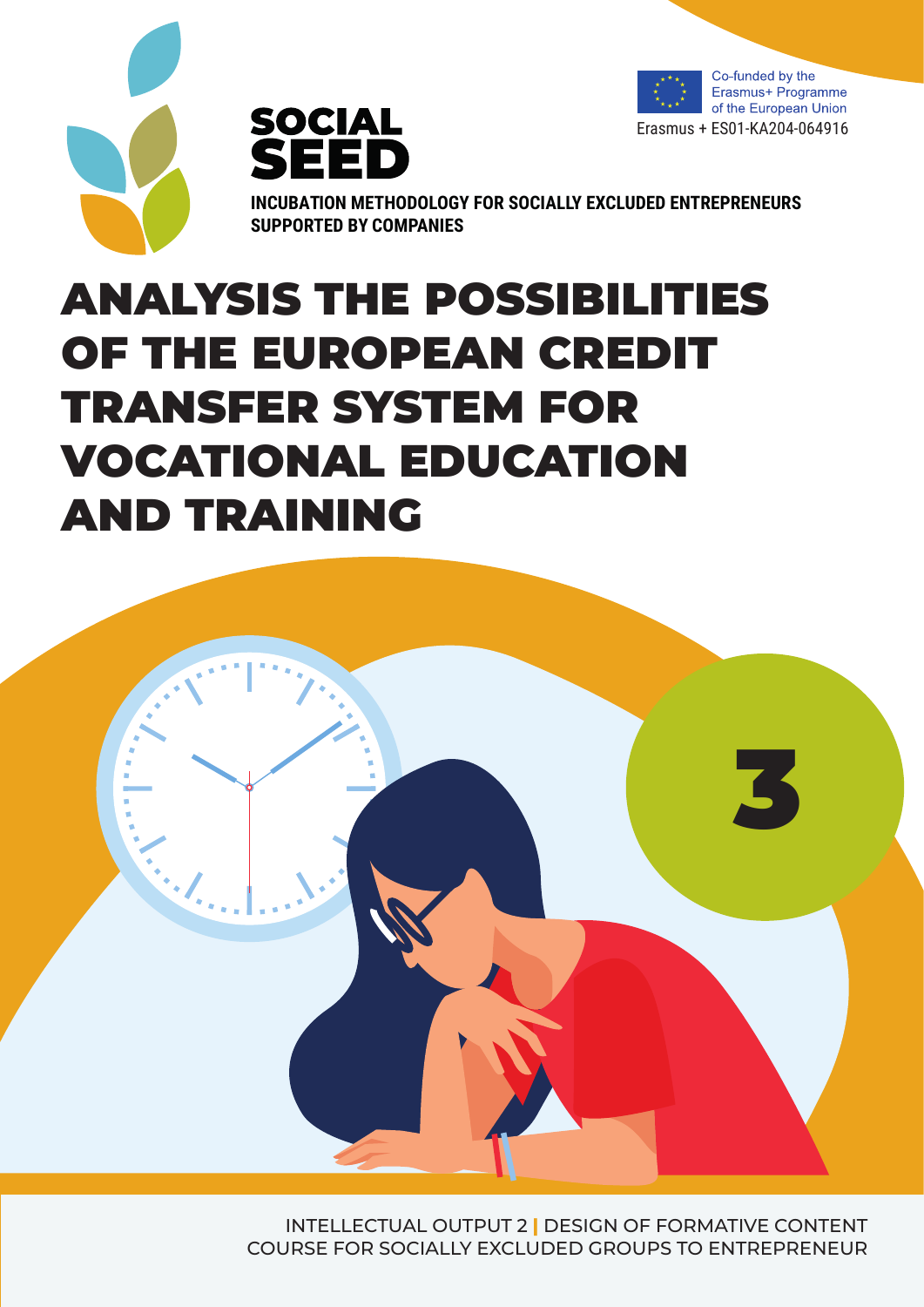



# **Intellectual Output 2: Design of formative content course for socially excluded groups to entrepreneur**

# **2.4. Analysis the possibilities of the European credit transfer system for vocational education and training**

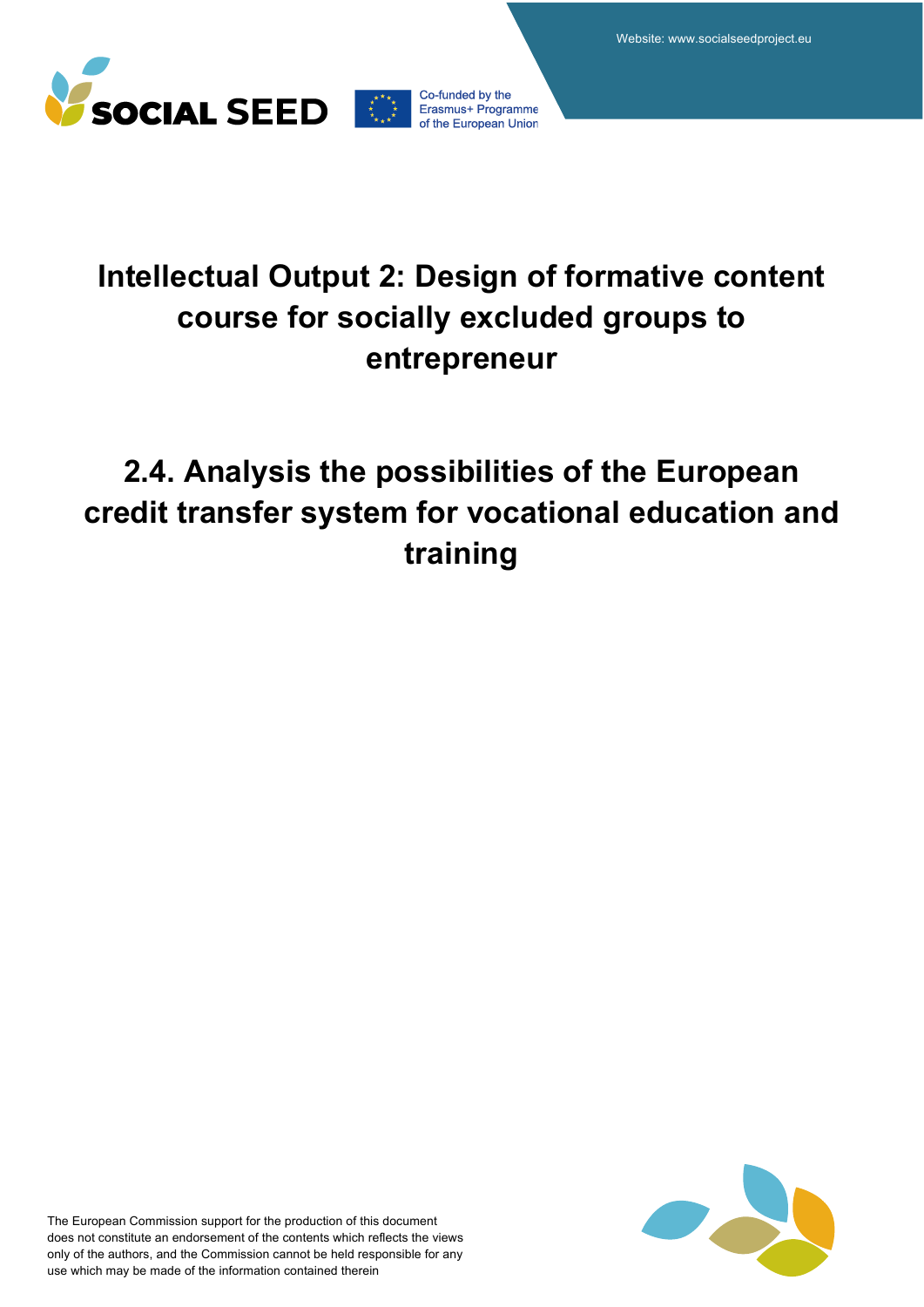



# **TABLE OF CONTENTS**

| Transfer and accumulation of learning outcomes, ECVET partnerships  4 |
|-----------------------------------------------------------------------|
|                                                                       |
|                                                                       |
|                                                                       |
|                                                                       |
|                                                                       |
|                                                                       |
|                                                                       |
|                                                                       |
|                                                                       |

### **OVERVIEW**

The main objective of our project is to design an incubation methodology to entrepreneur for individuals socially excluded or endangered with exclusion, as well as to develop a formative course focused on the needs and limitations of those future to be entrepreneurs. The course is to be developed within the EQAVET framework (European Quality Assurance in Vocational Training). Units and learning outcomes corresponding to the profile of future to be entrepreneur from the excluded target group will be described, and the required knowledge, skills and competences will be determined. In this way we will allow flexibility in the training pathway. The implementation of the ECVET system could lead to a better understanding of the learning outcomes obtained by learners, greater transparency, and should result in an increased professional mobility both within the national and European labour market.

# **EUROPEAN CREDIT SYSTEM FOR VOCATIONAL EDUCATION AND TRAINING (ECVET)**

According to the Recommendation of the European Parliament and of the Council on the establishment of a European Credit System for Vocational Education and Training (ECVET) of 18 June 2009 (2009/C 155/02) *ECVET is a technical framework for the transfer, recognition* 

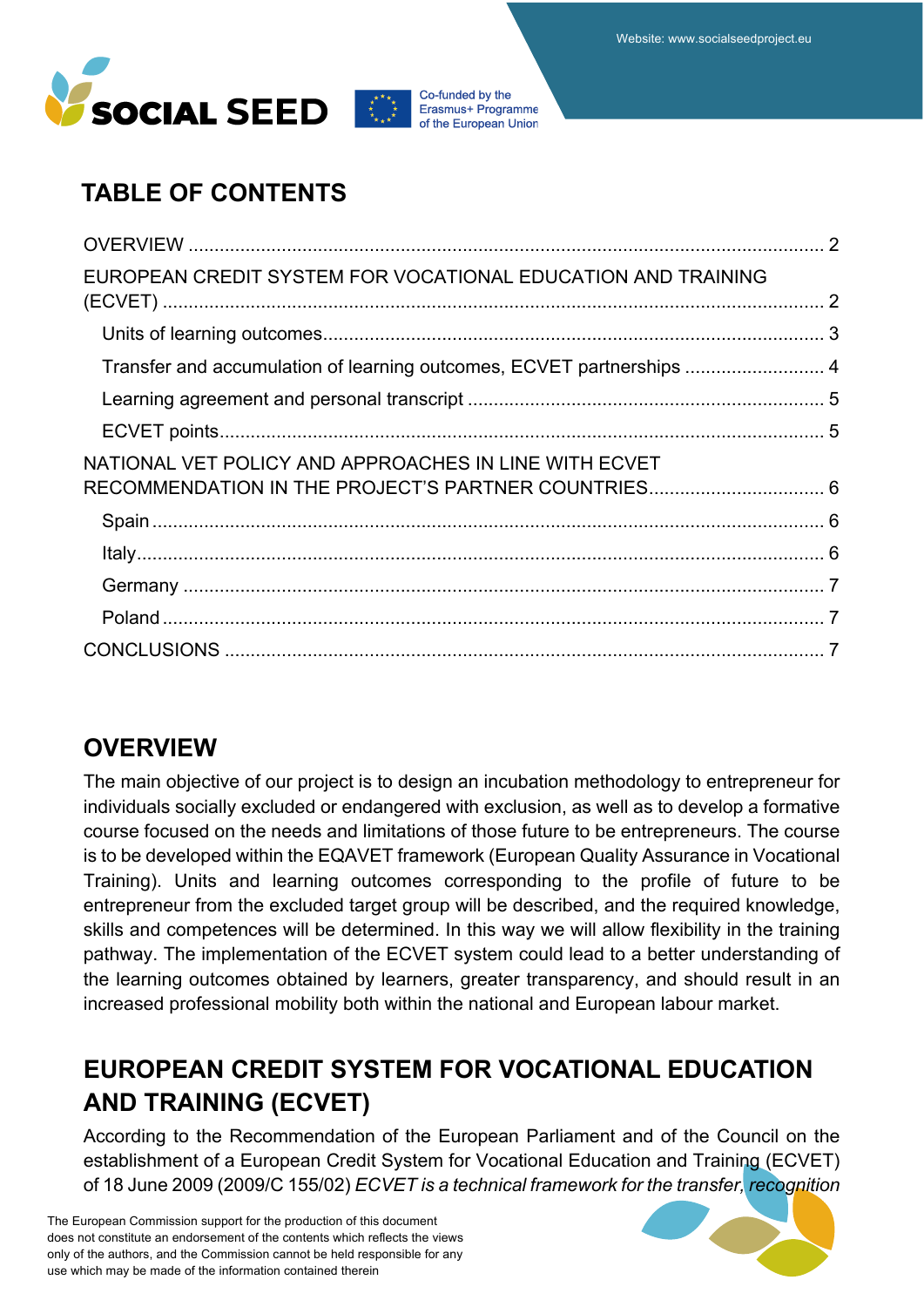

*and, where appropriate, accumulation of individuals' learning outcomes with a view to achieving a qualification1*. The main aim of ECVET is to facilitate validation and recognition of skills and knowledge acquired in various systems and countries. This would encourage increased mobility between countries, a concept within the spirit of the Erasmus+ lifelong learning and educational mobility. Ensuring this requires increasing compatibility of different VET systems, which can be achieved by introducing ECVET system on a larger scale.

**The ECVET system is built on four elements**: 1. Units of learning outcomes; 2. Transfer and accumulation of learning outcomes, ECVET partnerships; 3. Learning agreement and personal transcript; 4. ECVET points.

#### **Units of learning outcomes**

The ECVET system is based the approach of **learning outcomes** when creating qualifications. Learning outcomes are what an individual understands and is able to. A unit is therefore a component of a qualification. It consists of knowledge, skills and competence (as

*<sup>(</sup>h) 'Recognition of learning outcomes' - the process of attesting officially achieved learning outcomes through the awarding of units or qualifications; (i) 'ECVET points' - a numerical representation of the overall weight of learning outcomes in a qualification and of the relative weight of units in relation to the qualification.*



<sup>&</sup>lt;sup>1</sup> The Recommendation of the European Parliament and of the Council on the establishment of a European Credit System for Vocational Education and Training (ECVET) of 18 June 2009 (2009/C 155/02) defines the basic elements of the ECVET system:

*<sup>(</sup>a) 'Qualification' - a formal outcome of an assessment and validation process which is obtained when a competent institution determines that an individual has achieved learning outcomes to given standards.*

*<sup>(</sup>b) 'Learning outcomes' - statements of what a learner knows, understands and is able to do on completion of a learning process and which are defined in terms of knowledge, skills and competence.*

*<sup>(</sup>c) 'Unit of learning outcomes' (unit) - a component of a qualification, consisting of a coherent set of knowledge, skills and competence, that can be assessed and validated; (d) 'Credit for learning outcomes' (credit) - a set of learning outcomes of an individual which have been assessed and which can be accumulated towards a qualification or transferred to other learning programs or qualifications.*

*<sup>(</sup>e) 'Competent institution' - an institution which is responsible for designing and awarding qualifications or recognizing units or other functions linked to ECVET, such as allocation of ECVET points to qualifications and units, assessment, validation and recognition of learning outcomes, under the rules and practices of participating countries.*

*<sup>(</sup>f) 'Assessment of learning outcomes' - methods and processes used to establish the extent to which a learner has in fact attained particular knowledge, skills and competence; (g) 'Validation of learning outcomes' - the process of confirming that certain assessed learning outcomes achieved by a learner correspond to specific outcomes which may be required for a unit or a qualification.*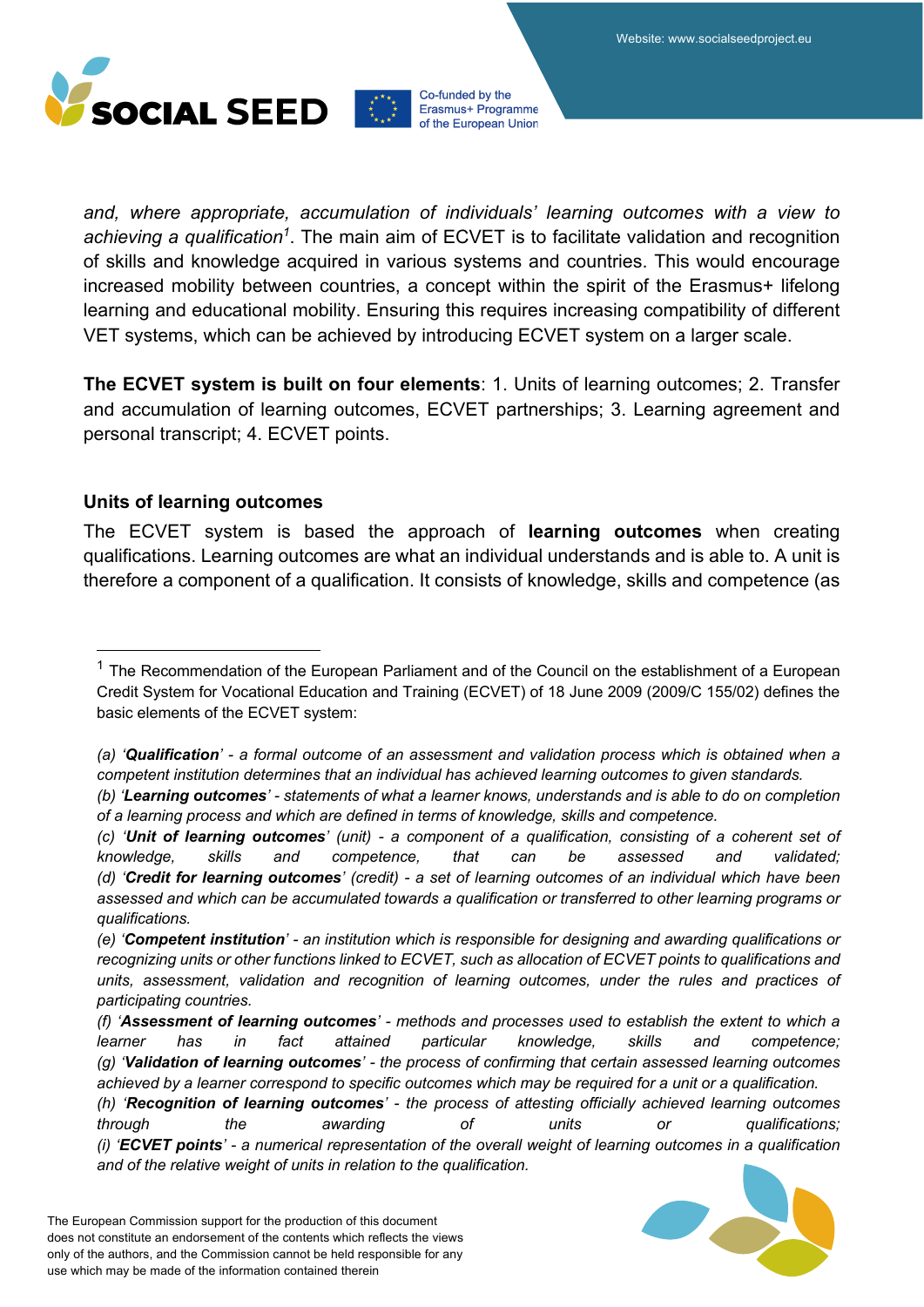

in EQF2) that *can be assessed and validated with a number of associated ECVET points*. Usually, a qualification comprises in several units. **Learning outcomes** should be grouped into **units of learning outcomes**, which are separate parts of a **qualification** and can be separately assessed and validated. Units of learning outcomes can be made up of interrelated sets of learning outcomes according to various criteria. What is important is that **a unit** may be attributed to one specific qualification or may be a common feature of different qualifications. In this way, a learner can gain a qualification by accumulating the required units of learning outcomes in various countries and contexts (formal, non-formal and informal). What must be taken into consideration are national regulations on accumulation of units and the recognition of learning outcomes.

In case of our Project, learning outcomes should be specific/detailed for each module, whereas the learning outcomes for the whole training can be generally described. It is advised not to use verbs that are ambiguous, such as knows or understands, because it is difficult to verify whether the learner actually knows or understands. Verbs such as defines, describes, performs are advised. Learning outcomes should be understood in the same way by all the project partners within the mobility partnership. It would be good that the teachers/trainers define learning outcomes, since the modules and the training will be addressed to them.

As for the units of learning outcomes they should include:

- a title;
- a title of qualification the unit refers to;
- reference to the EQF level and NQF (if appropriate);
- ECVET credit points if applicable;
- learning outcomes;
- procedures and criteria for assessing learning outcomes.

#### **Transfer and accumulation of learning outcomes, ECVET partnerships**

Transfer of learning outcomes within the ECVET means that units of learning outcomes achieved in one institution are assessed and transferred to a different one, meaning they

<sup>2</sup> *The European Qualifications Framework (EQF) is a common European reference framework whose purpose is to make qualifications more readable and understandable across different countries and systems*  (https://www.cedefop.europa.eu/en/events-and-projects/projects/european-qualifications-framework-eqf). The EQF consists of eight reference levels defined by learning outcomes expressed in knowledge, skills and autonomy-responsibility. Knowledge is described as either theoretical and/or factual. Skills are understood as cognitive and practical, whereas autonomy-responsibility reflect learner's ability to use and apply knowledge in this manner. Each country has its own National Qualification Framwork (NQF), which refers to the EQF.

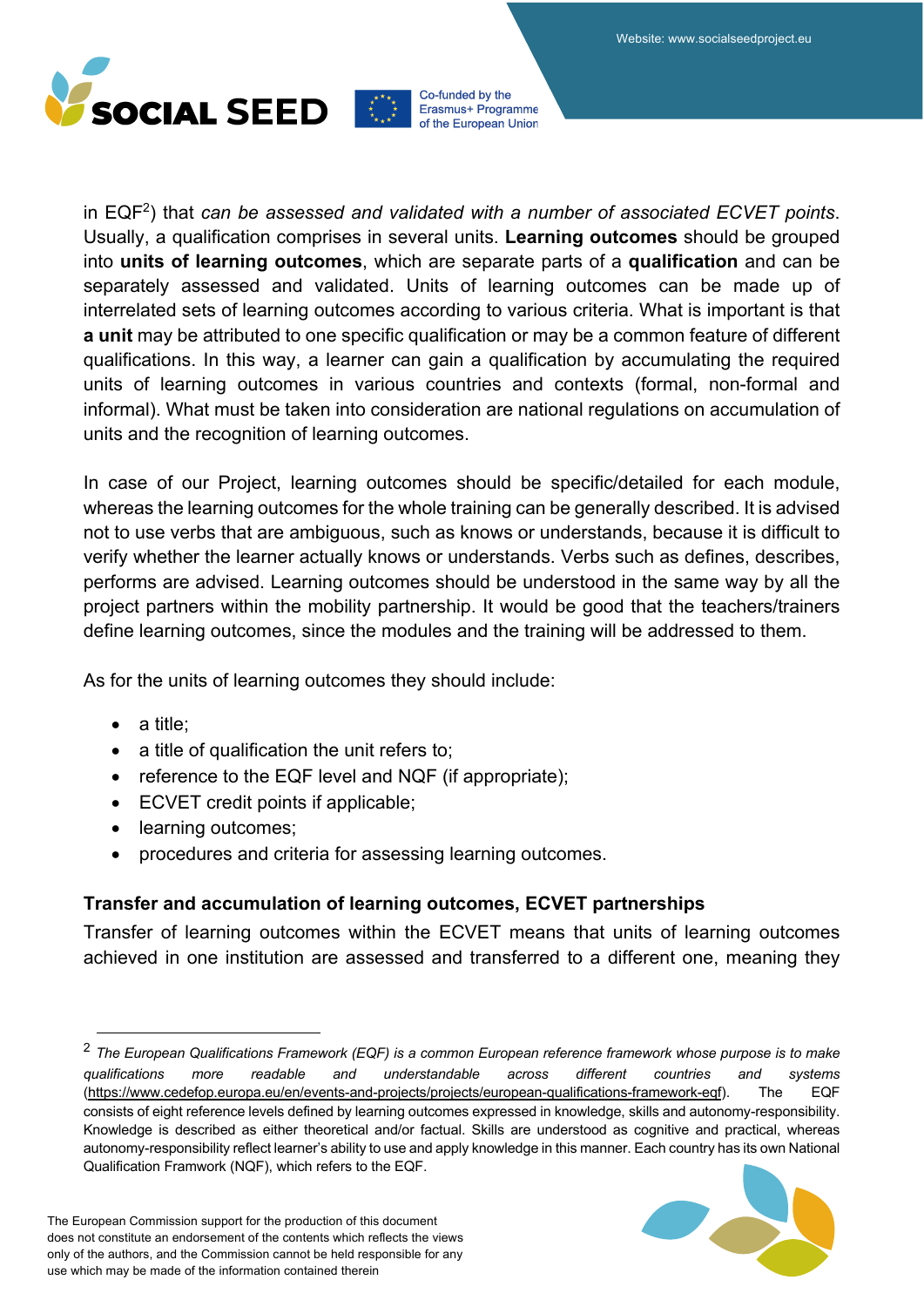

were recognised and validated. Those units can be accumulated towards achieving a given qualification.

Credit transfer based on ECVET should be facilitated by establishing partnerships and networks involving competent institutions appropriate to award qualifications or units or to accept achieved learning outcomes for transfer and validation. European institutions can create partnerships, this process is supported by three elements of the ECVET system: the Memorandum of Understanding (MoU), the Learning Agreement (LA) and the Personal Transcript (PT). The partnership agreement may cover several qualifications, there is no need to prepare a separate MoUs for each qualification. Partner organizations must approve assessment procedures, documentation, validation and recognition of learning outcomes planned.

#### **Learning agreement and personal transcript**

Learning agreements between partners is concluded by two partnering institutions and a mobile learner. It defines *home* and *hosting* institutions, indicates the duration of the mobility, identity of the learner, learning outcomes expected and ECVET points attributed to those outcomes, as well as quality assurance criteria. It should also state that home institution will recognize and validate achieved learning outcomes of the learner (if achieved at the hosting institution).

Credit transfer between partners applies to learning outcomes achieved in formal, as well as non-formal and informal contexts.

#### **ECVET points**

ECVET points are a complementary information about qualifications and units of learning outcomes. A common approach assumes 60 points allocated to learning outcomes that are expected within a year of formal full time VET. First the points should be allocated to a qualification and then divided to its units, according to their weight within the given qualification. It is important that qualifications are comparable between the partners. Therefore a reference to EQF/NQF level should be indicated or a comparison to learning outcomes in a related professional field made. When establishing weight of a unit of learning outcomes it is important to consider the effort required from learner to acquire the knowledge, skills and competences related to the process. Another aspect is the importance of a qualification for labour market, social integration etc. Allocating ECVET points should be considered while designing qualifications and units.

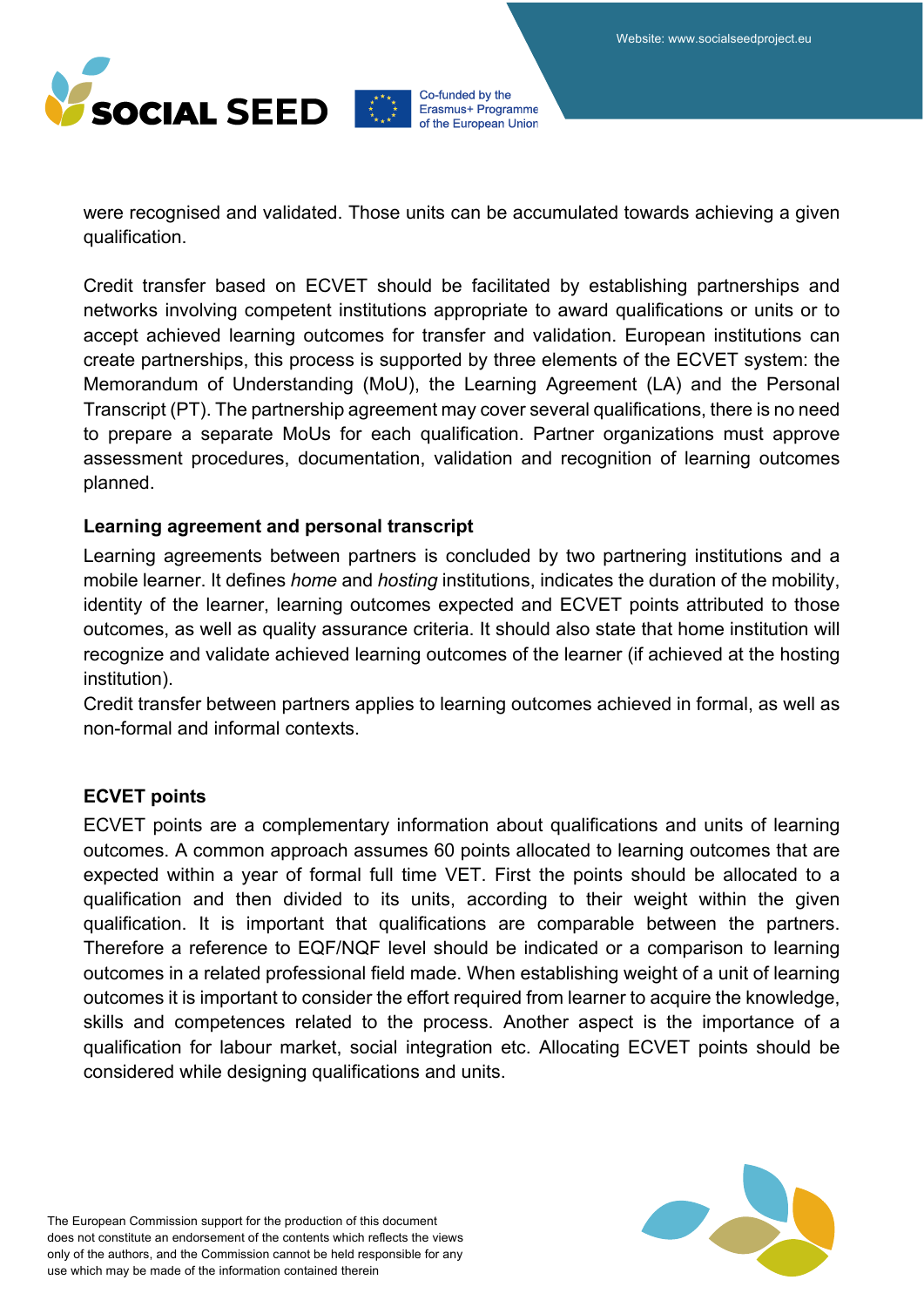

## **NATIONAL VET POLICY AND APPROACHES IN LINE WITH ECVET RECOMMENDATION IN THE PROJECT'S PARTNER COUNTRIES3**

#### **Spain**

Spain have formally updated their VET system along the lines of ECVET principles. This process took place in parallel with referencing qualifications to the Spanish NQF. There is a legal basis for its implementation, but it has yet to come into force.

#### **Italy**

The key impact of ECVET in Italy was in the context of transnational mobility. Within the context of lifelong learning, ECVET had a smaller role to play. There has been no official adoption of ECVET as a framework of reference. In Italy the years 2012-2014 have been marked by significant reforms, both of lifelong learning policies (e.g. the reform of centres for adult education) and systems and tools for transparency of qualifications (through the legislative decree 13/13 focused on drafting the framework for the validation and certification of competences acquired from experience).Many ECVET principles have been implicitly adopted, however, especially with regard to the recognition and validation of LO acquired through non-formal or informal learning, however without explicit reference being made to ECVET. ECVET is also attributed a significant role in promoting the principle of structuring qualifications into units of LO. There are discussions that ECVET tools and principles could be used by employment services in the context of recognition of prior learning for migrants. On the other hand, the discussion on the use of ECVET principles to promote progression between VET and higher education institution got stuck and is currently not a policy priority*.*

**Isfol - Istituto per lo sviluppo della formazione professionale dei lavoratori** - created an information page on ECVET, explaining its objectives, functioning, key concepts and references https://www.isfol.it/ecvet/ecvet-1/che-cose

**Istituto Nazionale per l'Analisi delle Politiche Pubbliche created an information page on ECVET**. It also established the ECVET National Expert Group, coordinated by the Erasmus+ National Agency Inapp, in the framework of activities supporting the implementation of the European Credit System for VET. http://www.erasmusplus.it/formazione/gruppo-esperti-nazionali-ecvet/

<sup>&</sup>lt;sup>3</sup> Annex 1 (Country factsheets) of Study on EU VET instruments (EQAVET and ECVET), European Comission, Brussels, 2019

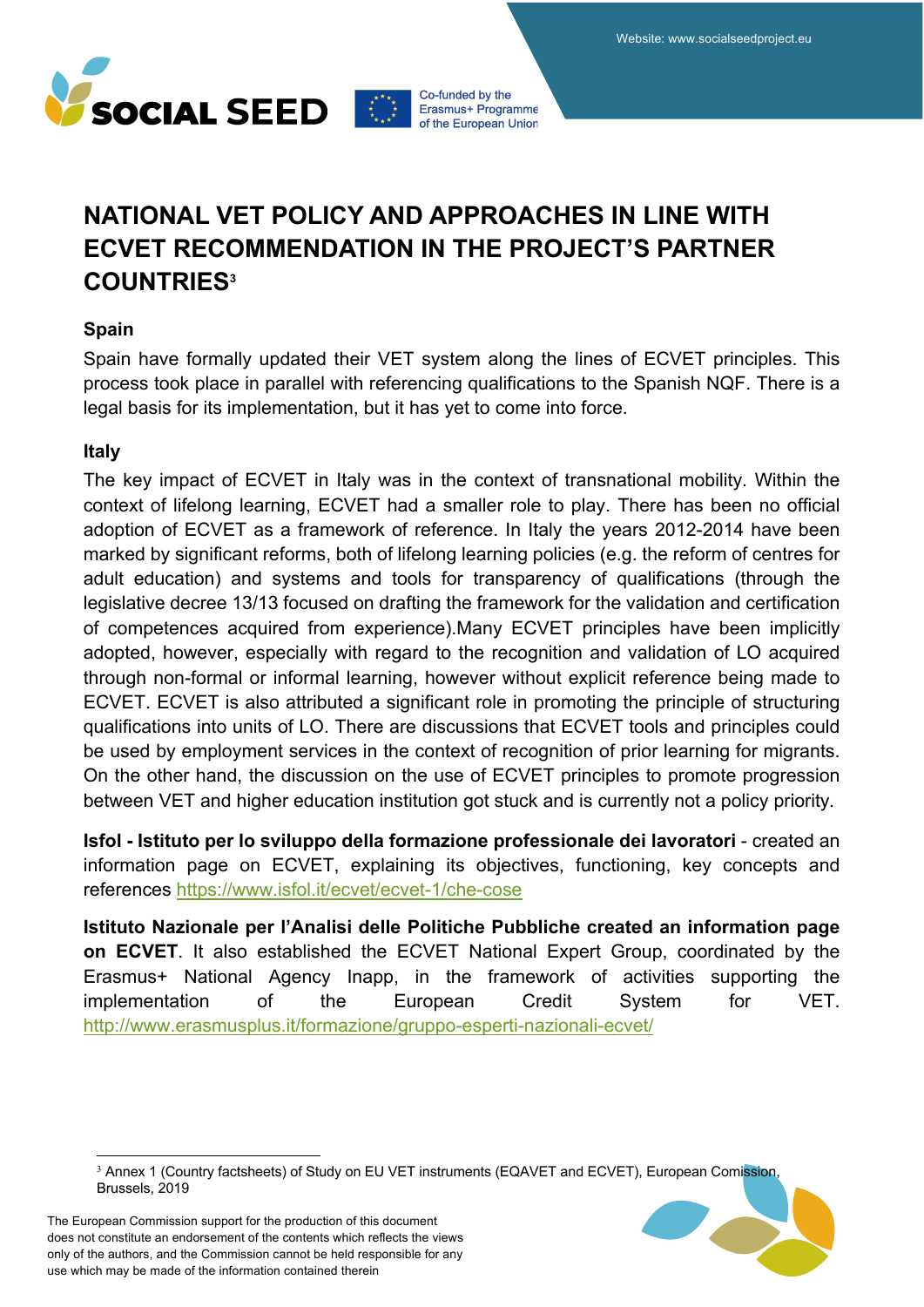



#### **Germany**

National VET policy in Germany is developed independently from ECVET. ECVET is currently not discussed at system level. Modularisation as well as units of learning outcomes are still being heavily debated. Partial qualifications do exist in some places, and many programmes have become more modularised over time*.*

#### **Poland**

In Poland, three reforms since 2009 have gradually introduced learning outcomes and units in VET. An integrated qualification system (IQS) was introduced, bringing together formal qualifications, regulated 'market' qualifications and 'non-formal' (not regulated) qualifications. Standards governing those institutions responsible for validation and articulation of market qualifications were introduced, and links to the Polish Qualification Framework and qualification register were established. The key elements of the reform introduced in 2012/13 were a unitised LO based curriculum, new format of external assessment, and new procedures for validation non-formal and informal learning. They are considered in line with ECVET principles. The Act on the Integrated Qualifications System that establishes the Polish Qualifications Framework and the integrated qualifications registry came into force in 2016. Its main aim is to support lifelong learning.

**Eksperci ECVET** - The Polish Team of ECVET Experts, established in 2012 under the contract signed between the Agreement for the Development of the Education System and the Completed Agreement. The team consisted of 9 experts nominated by the Ministry of National Education and the Ministry of Science and Higher Education https://www.eksperciecvet.org.pl/

### **CONCLUSIONS**

What is especially important for the Project is the fact that any qualification acquired through non-formal or informal learning for which a formal learning pathway reference can be identified, and the corresponding units, carry the same ECVET points as the reference, since the same learning outcomes are being achieved<sup>4</sup>.

The ECVET system is voluntary, therefore significant discrepancies in its implementation in Project Partner Countries can be observed. Spain is the most advanced in this filed, whereas Germany the least. For this very reason, we believe it is not possible to discuss the potential of using the European credit transfer system for vocational education and training at Project's level.

The greatest obstacle would be to identify the institution that could start the process, as well as potential partner institution required within the ECVET framework. Nevertheless, we made



<sup>4</sup> The Recommendation of the European Parliament and of the Council on the establishment of a European Credit System for Vocational Education and Training (ECVET) of 18 June 2009 (2009/C 155/02)